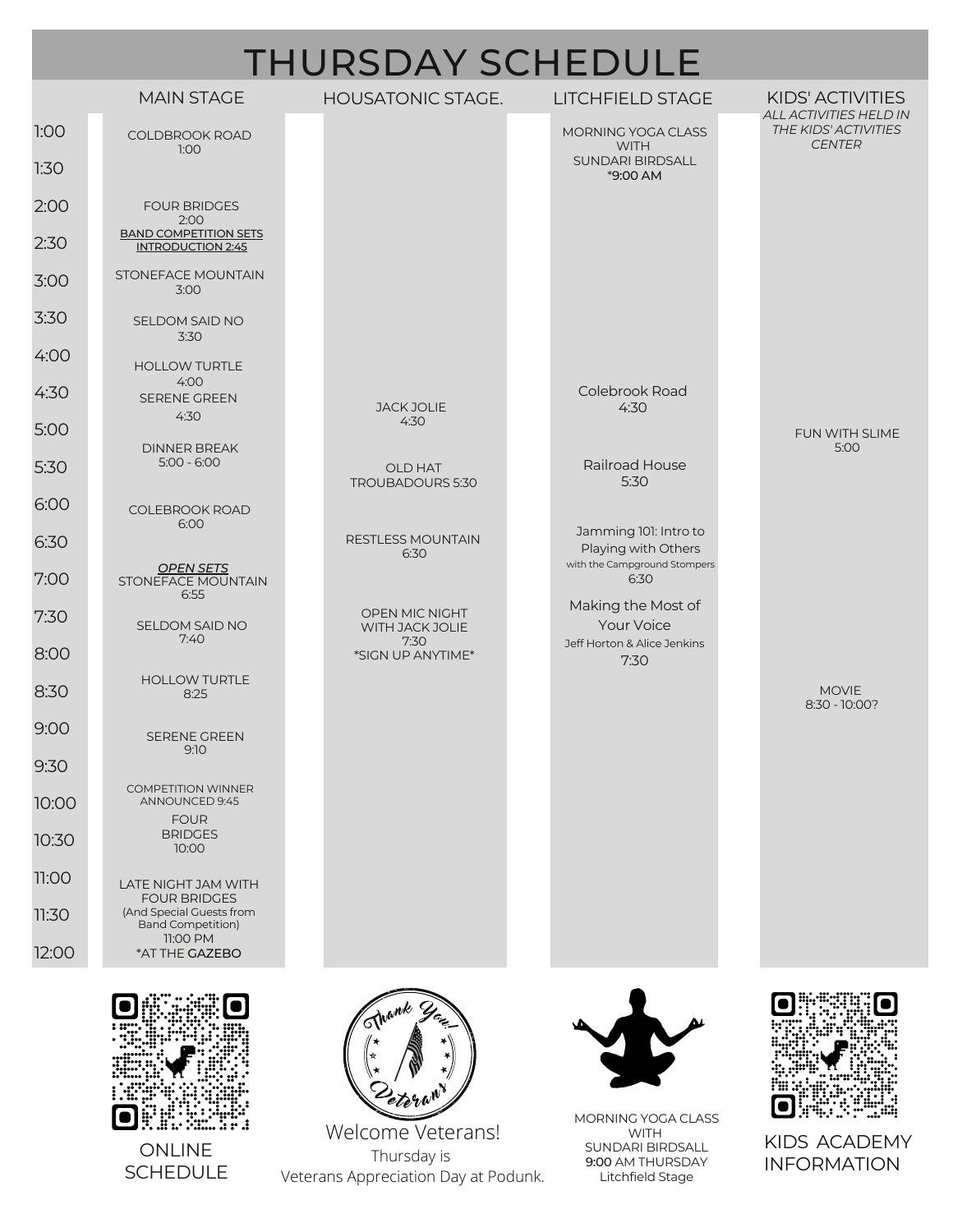| <b>FRIDAY SCHEDULE</b> |                                                                     |  |                                                          |  |                                                      |  |                                                   |  |
|------------------------|---------------------------------------------------------------------|--|----------------------------------------------------------|--|------------------------------------------------------|--|---------------------------------------------------|--|
|                        | <b>MAIN STAGE</b>                                                   |  | <b>HOUSATONIC STAGE</b>                                  |  | <b>LITCHFIELD STAGE</b>                              |  | <b>KIDS' ACTIVITIES</b>                           |  |
| 9:00                   |                                                                     |  |                                                          |  | YOGA CLASS<br>WITH SUNDARI BIRDSALL                  |  |                                                   |  |
| 9:30                   |                                                                     |  |                                                          |  | 9:00                                                 |  |                                                   |  |
| 10:00                  |                                                                     |  |                                                          |  |                                                      |  |                                                   |  |
| 10:30                  |                                                                     |  |                                                          |  |                                                      |  |                                                   |  |
| 11:00                  | EUGENE TYLER BAND<br>11:00                                          |  | <b>SELDOM SAID NO</b>                                    |  | <b>BLUEGRASS HARMONY</b><br>FOR THE UNINITIATED      |  | <b>CALMING JARS</b><br>11:00                      |  |
| 11:30                  |                                                                     |  | 11:00                                                    |  | 11:00                                                |  |                                                   |  |
| Noon                   | THE JUNIOR SISK BAND<br>12:00                                       |  | THE SPLINTERS                                            |  | RIBA SLOW JAM                                        |  |                                                   |  |
| 12:30                  |                                                                     |  | 12:00                                                    |  | 12:00                                                |  |                                                   |  |
| 1:00                   | THE ALEX LEACH BAND<br>1:00                                         |  | <b>BLUE PLATE SPECIAL</b>                                |  | RIBA SLOW JAM<br>1:00                                |  |                                                   |  |
| 1:30                   |                                                                     |  | 1:00                                                     |  | ON THE ROAD WITH                                     |  |                                                   |  |
| 2:00                   | <b>SETH MUDLER &amp;</b><br><b>MIDNIGHT RUN</b>                     |  | STONEFACE MOUNTAIN                                       |  | <b>JUNIOR SISK</b><br>2:00                           |  |                                                   |  |
| 2:30                   | 2:00                                                                |  | 2:00                                                     |  |                                                      |  |                                                   |  |
| 3:00                   | SONGWRITERS FINALISTS<br>3:00                                       |  | EUGENE TYLER BAND<br>3:00                                |  | ALEX LEACH-SURVIVING<br>THE PANDEMIC AND             |  | <b>BINGO</b>                                      |  |
| 3:30                   | THE JUNIOR SISK BAND<br>3:40                                        |  |                                                          |  | <b>OTHER TIDBITS</b><br>3:00                         |  | 4:00                                              |  |
| 4:00                   | <b>DINNER</b>                                                       |  | <b>SERENE GREEN</b>                                      |  | <b>JOE MULLINS &amp;</b><br><b>JASON BARIE</b>       |  |                                                   |  |
| 4:30                   | <b>BREAK</b><br>$4:30 - 5:30$                                       |  | 4:00                                                     |  | FIDDLE AND BANJO<br>4:00                             |  |                                                   |  |
| 5:00                   |                                                                     |  | <b>DINNER BREAK</b><br>$4:45 - 5:30$                     |  | <b>JERRY DOUGLAS</b><br>5:00                         |  |                                                   |  |
| 5:30                   | THE ALEX LEACH BAND<br>5:30                                         |  | <b>WOOL HATS STRING BAND</b>                             |  |                                                      |  |                                                   |  |
| 6:00                   |                                                                     |  | 5:30                                                     |  | CAJUN! WITH THE<br><b>BUNKHOUSE BOYS</b>             |  |                                                   |  |
| 6:30                   | <b>SETH MUDLER &amp;</b><br><b>MIDNIGHT RUN</b>                     |  | <b>DANCING WITH</b><br>THE CAMPGROUND<br><b>STOMPERS</b> |  | 6:00                                                 |  |                                                   |  |
| 7:00                   | 6:35                                                                |  | 6:30                                                     |  | SONGWRITING-FROM                                     |  | <b>KIDS ACADEMY</b>                               |  |
| 7:30                   |                                                                     |  | <b>DANCING WITH</b><br>ZYDEGROOVE<br>7:30                |  | THE PAGE TO THE STAGE<br>(EUGENE TYLER BAND)<br>7:00 |  | <b>MEET &amp; GREET</b><br>6:00                   |  |
| 8:00                   | <b>JOE MULLINS &amp; THE</b><br>RADIO RAMBLERS<br>7:45              |  |                                                          |  | THE BAD OATS                                         |  |                                                   |  |
| 8:30                   |                                                                     |  |                                                          |  | 8:00                                                 |  | <b>MOVIE</b><br>$8:30 - 10:00?$                   |  |
| 9:00                   | THE JERRY DOUGLAS BAND<br>9:30                                      |  |                                                          |  |                                                      |  |                                                   |  |
| 9:30                   |                                                                     |  |                                                          |  |                                                      |  |                                                   |  |
| 10:00                  |                                                                     |  | Follow us                                                |  |                                                      |  | О                                                 |  |
| 10:30                  | LATE NIGHT JAM                                                      |  |                                                          |  |                                                      |  |                                                   |  |
| 11:00                  | Joe Mullins & The Radio<br>Ramblers<br>Seth Mulder and Midnight Run |  | @PodunkBluegrass @PodunkBluegrass                        |  | @PodunkFest                                          |  | Join our Facebook Group                           |  |
| 11:30                  | 11:00 PM<br>*AT THE GAZEBO*                                         |  | *All Schedules subject to change*                        |  |                                                      |  | "Podunk Friends"<br>and stay in touch year round! |  |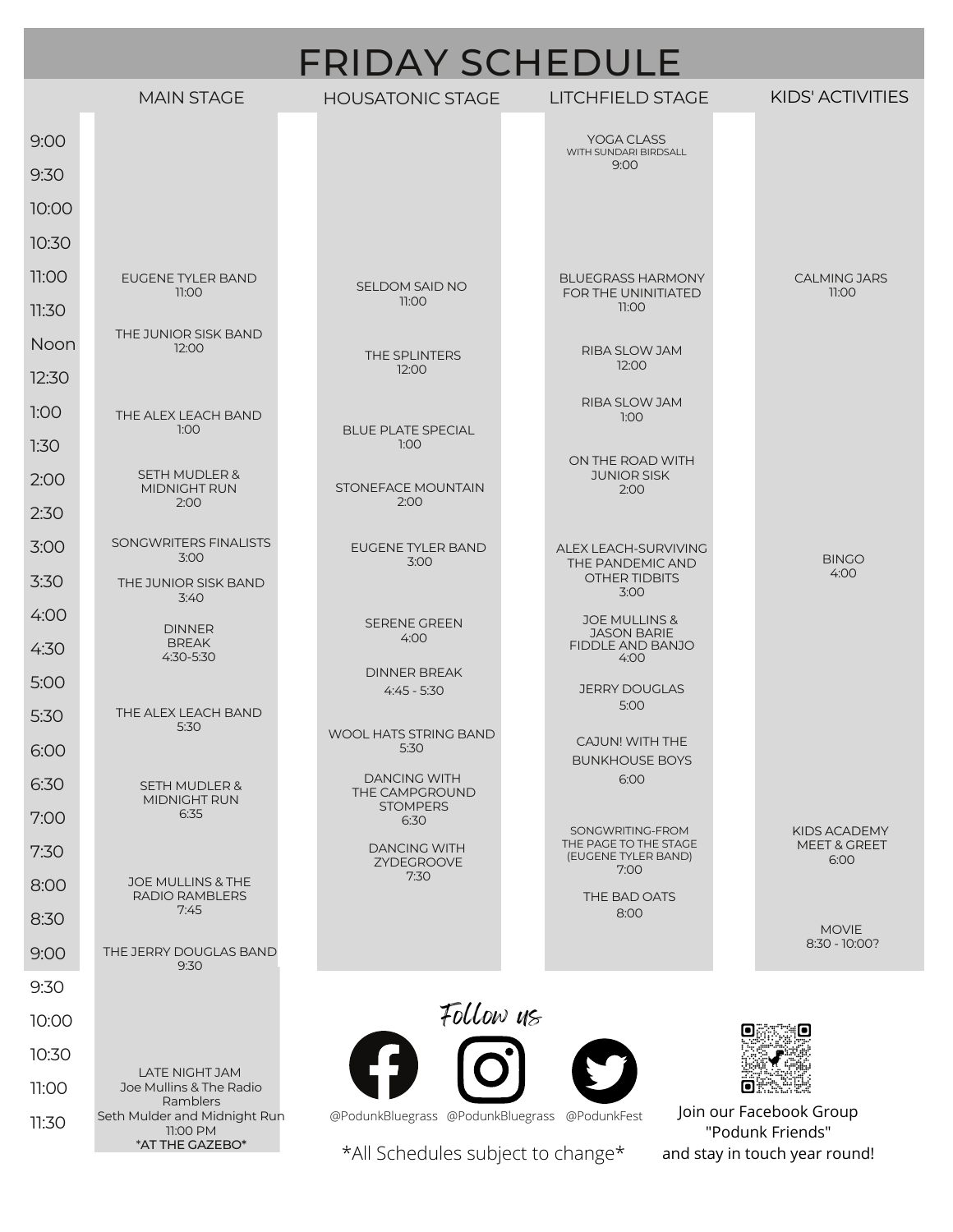| <b>SATURDAY SCHEDULE</b> |                                             |  |                                         |  |                                                                                |  |                                                   |  |
|--------------------------|---------------------------------------------|--|-----------------------------------------|--|--------------------------------------------------------------------------------|--|---------------------------------------------------|--|
|                          | <b>MAIN STAGE</b>                           |  | <b>HOUSATONIC STAGE</b>                 |  | <b>LITCHFIELD STAGE</b>                                                        |  | <b>KIDS' ACTIVITIES</b>                           |  |
| 9:00                     |                                             |  |                                         |  | YOGA CLASS WITH<br><b>SUNDARI BIRDSALL</b><br>9:00                             |  |                                                   |  |
| 9:30                     |                                             |  |                                         |  | CTBA BEGINNER JAM                                                              |  |                                                   |  |
| 10:00                    |                                             |  |                                         |  | <b>WITH</b><br><b>AUSTIN SCELZO</b>                                            |  | <b>KIDS ACADEMY</b><br><b>FIRST SESSION</b>       |  |
| 10:30                    |                                             |  |                                         |  | 11:00<br>*At the Gazebo*                                                       |  | $10:00 - 12:00$                                   |  |
| 11:00                    | THE BAD OATS<br>11:00                       |  | <b>HOLLOW TURTLE</b>                    |  | <b>KODY NORRIS</b><br>RHYTHM GUITAR                                            |  | COSTUME & MASK MAKING<br>FOR PROCESSION; OR BRING |  |
| 11:30                    |                                             |  | 11:00                                   |  | 11:00                                                                          |  | A WAGON OR BIKE TO<br><b>DECORATE</b>             |  |
| <b>NOON</b>              | <b>WILLIAMSON BRANCH</b><br>12:00           |  | RAILROAD HOUSE                          |  | HOW ARE WE DOING?<br>12:00                                                     |  | 11:00<br>KIDS ACADEMY PIZZA                       |  |
| 12:30                    |                                             |  | 12:00                                   |  |                                                                                |  | <b>PARTY</b><br>$12:00 - 1:00$                    |  |
| 1:00                     | THE KODY NORRIS<br><b>SHOW</b>              |  | POOR MONROE<br>1:00                     |  | <b>BLUEGRASS BACKUP</b><br>FUNDAMENTALS FOR MANDO<br>AND FIDDLE                |  | <b>KIDS ACADEMY</b>                               |  |
| 1:30                     | 1:00                                        |  |                                         |  | <b>AUSTIN SCELZO</b><br>1:00                                                   |  | 2ND SESSION<br>$1:00 - 3:00$                      |  |
| 2:00                     | <b>STILLHOUSE JUNKIES</b><br>2:00           |  | <b>LOCAL FREIGHT</b>                    |  | <b>JACK JOLIE-GUITAR</b><br><b>HEROES</b>                                      |  |                                                   |  |
| 2:30                     |                                             |  | 2:00                                    |  | 2:00                                                                           |  |                                                   |  |
| 3:00                     | THE BAD OATS<br>3:00                        |  | <b>WIRES AND WOOD</b><br>3:00           |  | <b>APPALACHIAN</b>                                                             |  |                                                   |  |
| 3:30                     |                                             |  | ON THE TRAIL                            |  | <b>CLAWHAMMER BANJO</b><br><b>JOSIAH TYREE</b><br>3:00                         |  |                                                   |  |
| 4:00                     | <b>WILLIAMSON BRANCH</b><br>4:00            |  | 4:00                                    |  |                                                                                |  |                                                   |  |
| 4:30                     |                                             |  | <b>DINNER BREAK</b><br>$4:45 - 5:15$    |  |                                                                                |  | <b>COSTUME PROCESSION</b>                         |  |
| 5:00                     | THE KODY NORRIS SHOW<br>5:00                |  | <b>DANCING WITH TOO</b>                 |  | <b>FIDDLE WITH DEANIE</b><br><b>RICHARDSON</b>                                 |  | THROUGH THE GROUNDS<br>5:00                       |  |
| 5:30                     |                                             |  | <b>BLUE</b><br>5:15                     |  | (SISTER SADIE)<br>5:00                                                         |  | PODUNK'S 25th                                     |  |
| 6:00                     | <b>DINNER BREAK</b><br>5:50-6:45            |  |                                         |  | <b>GROWING UP BLUEGRASS</b><br>ROBERTS, WILLIAMSON KEYES,<br><b>WILLIAMSON</b> |  | <b>BIRTHDAY CAKE</b><br>5:50                      |  |
| 6:30                     | <b>STILLHOUSE JUNKIES</b><br>6:45           |  |                                         |  | 6:00                                                                           |  | *AT TRADING POST*                                 |  |
| 7:00                     |                                             |  | <b>DANCING WITH</b><br>THE EMPTY BOTTLE |  | <b>DAN TYMINSKI</b><br>7:00                                                    |  |                                                   |  |
| 7:30                     | <b>SISTER SADIE</b>                         |  | <b>RAMBLERS</b><br>7:00                 |  |                                                                                |  |                                                   |  |
| 8:00                     | 7:45                                        |  |                                         |  | <b>STILLHOUSE JUNKIES-</b><br>ARRANGING FOR AN                                 |  |                                                   |  |
| 8:30                     |                                             |  |                                         |  | <b>ENSEMBLE</b><br>8:00                                                        |  | <b>MOVIE</b>                                      |  |
| 9:00                     | THE DAN TYMINSKI BAND<br>9:30               |  |                                         |  |                                                                                |  | 8:30 - 10:00?                                     |  |
| 9:30                     |                                             |  |                                         |  |                                                                                |  |                                                   |  |
| 10:00                    |                                             |  |                                         |  | It's Podunk's 25th birthday, and                                               |  | viOOD sr                                          |  |
| 10:30                    |                                             |  |                                         |  | what's a birthday party without<br>birthday cake? Please join us               |  |                                                   |  |
| 11:00                    | LATE NIGHT JAM WITH<br>The Kody Norris Show |  |                                         |  | Saturday at 5:50 PM at the                                                     |  |                                                   |  |
| 11:30                    | The Bad Oats<br>11:00 PM                    |  |                                         |  | <b>Trading Post!</b>                                                           |  |                                                   |  |
| 12:00                    | *AT THE GAZEBO*                             |  |                                         |  |                                                                                |  |                                                   |  |